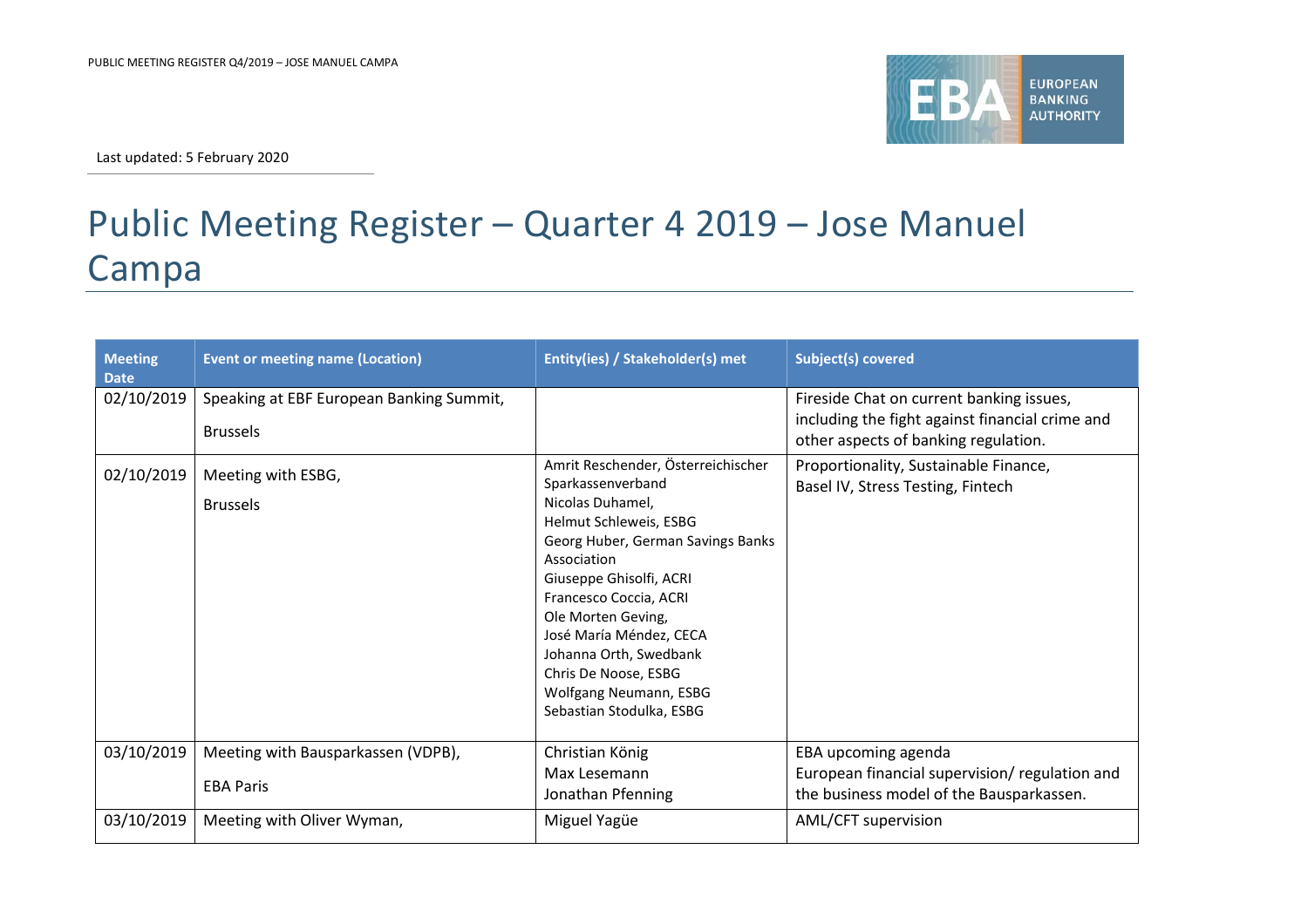

| <b>Meeting</b><br><b>Date</b> | <b>Event or meeting name (Location)</b>     | Entity(ies) / Stakeholder(s) met | <b>Subject(s) covered</b>                         |
|-------------------------------|---------------------------------------------|----------------------------------|---------------------------------------------------|
|                               | <b>EBA Paris</b>                            | Elie Farah                       |                                                   |
|                               | Accompanied by EBA staff                    | Anthony Charrie                  |                                                   |
|                               |                                             | <b>Davide Taliente</b>           |                                                   |
| 07/10/2019                    | Speaking at a meeting of European Financial |                                  | Key issues facing the EBA in 2020                 |
|                               | Forum Market Structure Group,               |                                  |                                                   |
|                               | London                                      |                                  |                                                   |
|                               |                                             |                                  |                                                   |
| 08/10/2019                    | Meeting with UK Finance,                    | <b>Steven Jones</b>              | Brexit, PSD2, Payments                            |
|                               | London                                      |                                  |                                                   |
| 08/10/2019                    | Meeting with FCA,                           | <b>Charles Randell</b>           | Payments, AML, Brexit                             |
|                               | London                                      |                                  |                                                   |
| 10/10/2019                    | Speaking at SRB Annual Conference,          |                                  | Panel participation - Operational Continuity      |
|                               |                                             |                                  |                                                   |
|                               | <b>Brussels</b>                             |                                  |                                                   |
| 14/10/2019                    | Meeting with Christine Hennion (MP Hauts-   | <b>Christine Hennion</b>         | Courtesy visit following arrival of the EBA in La |
|                               | de-Seine),                                  |                                  | Défense                                           |
|                               | <b>EBA Paris</b>                            |                                  |                                                   |
| 17/10/2019                    | Meeting with NY SD FS,                      | Linda Lacewell                   | AML, cooperation, Fintech, banking supervision    |
|                               |                                             | Shirin Emami                     |                                                   |
|                               | <b>EBA Paris</b>                            |                                  |                                                   |
|                               | Accompanied by EBA staff                    |                                  |                                                   |
| 17/10/2019                    | Meeting with SEPBLAC,                       | Juan Manuel Vega-Serrano         | AML/CFT                                           |
|                               | <b>EBA Paris</b>                            |                                  |                                                   |
| 21/10/2019                    | Meeting with The Association of German      | <b>Matthias Danne</b>            | <b>Implementation of Basel III</b>                |
|                               | Public Banks VÖB,                           | Georg Baur                       | Legacy capital instruments                        |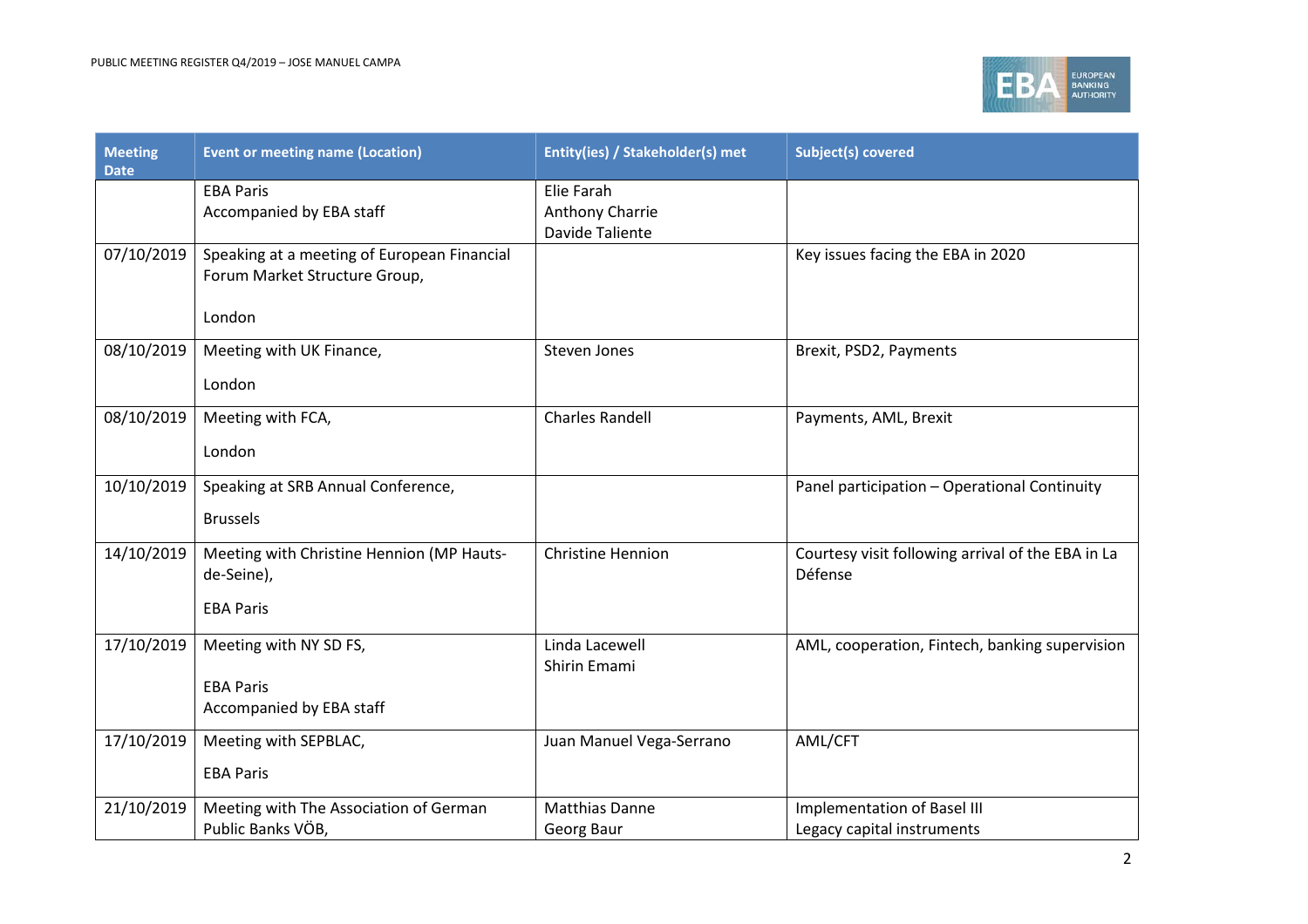

| <b>Meeting</b><br><b>Date</b> | <b>Event or meeting name (Location)</b>                                                                 | Entity(ies) / Stakeholder(s) met                                                                                                                                                                                                                                                                                                                                                                                | <b>Subject(s) covered</b>                                                                                                                                             |
|-------------------------------|---------------------------------------------------------------------------------------------------------|-----------------------------------------------------------------------------------------------------------------------------------------------------------------------------------------------------------------------------------------------------------------------------------------------------------------------------------------------------------------------------------------------------------------|-----------------------------------------------------------------------------------------------------------------------------------------------------------------------|
|                               | <b>EBA Paris</b><br>Accompanied by EBA staff                                                            | Carsten Groß                                                                                                                                                                                                                                                                                                                                                                                                    | EBA Draft Guidelines on loan origination and<br>monitoring                                                                                                            |
| 21/10/2019                    | Meeting with EURONEXT,<br>Paris                                                                         | Stéphane Boujnah                                                                                                                                                                                                                                                                                                                                                                                                | Exchange of views re European Financial<br>integration, CMU                                                                                                           |
| 22/10/2019                    | Meeting with Bankia,<br>Madrid                                                                          | José Ignacio Goirigolzarri<br>José Sevilla                                                                                                                                                                                                                                                                                                                                                                      | <b>Status of Banking Union</b><br><b>Basel III</b>                                                                                                                    |
| 23/10/2019                    | Speaking at Banco de España event,<br>Madrid                                                            |                                                                                                                                                                                                                                                                                                                                                                                                                 | Roundtable: Five years of Banking Union, what<br>has changed and what is still missing?                                                                               |
| 29/10/2019                    | Dubai Financial Services Authority,<br><b>EBA Paris</b>                                                 | Saeb Eigner                                                                                                                                                                                                                                                                                                                                                                                                     | Introductory visit                                                                                                                                                    |
| 05/11/2019                    | Meeting with investors coordinated by<br>Goldman Sachs,<br><b>EBA Paris</b><br>Accompanied by EBA staff | Alain Durré, GS<br>Mark Edward Hoge, BDL Capital<br>Management<br>Julien Eberhardt, Invesco<br>Monica Defend, Amundi Asset<br>Management<br>Riccardo Costantini, Capula<br><b>Investment Management</b><br>Xavier Martini, Millennium<br>Mark Thrush, LMR Partners<br>Scander Bentchikou, Lazard Frères<br>Gestion<br>Evgeni Stoyanov, Garda Capital<br>Partners<br>Alberto Marega, GS<br>Bernhard Rzymelka, GS | Current state of the EU banking system, results<br>of the stress tests and possible developments in<br>future regulation<br><b>EMU</b> integration<br><b>Basel IV</b> |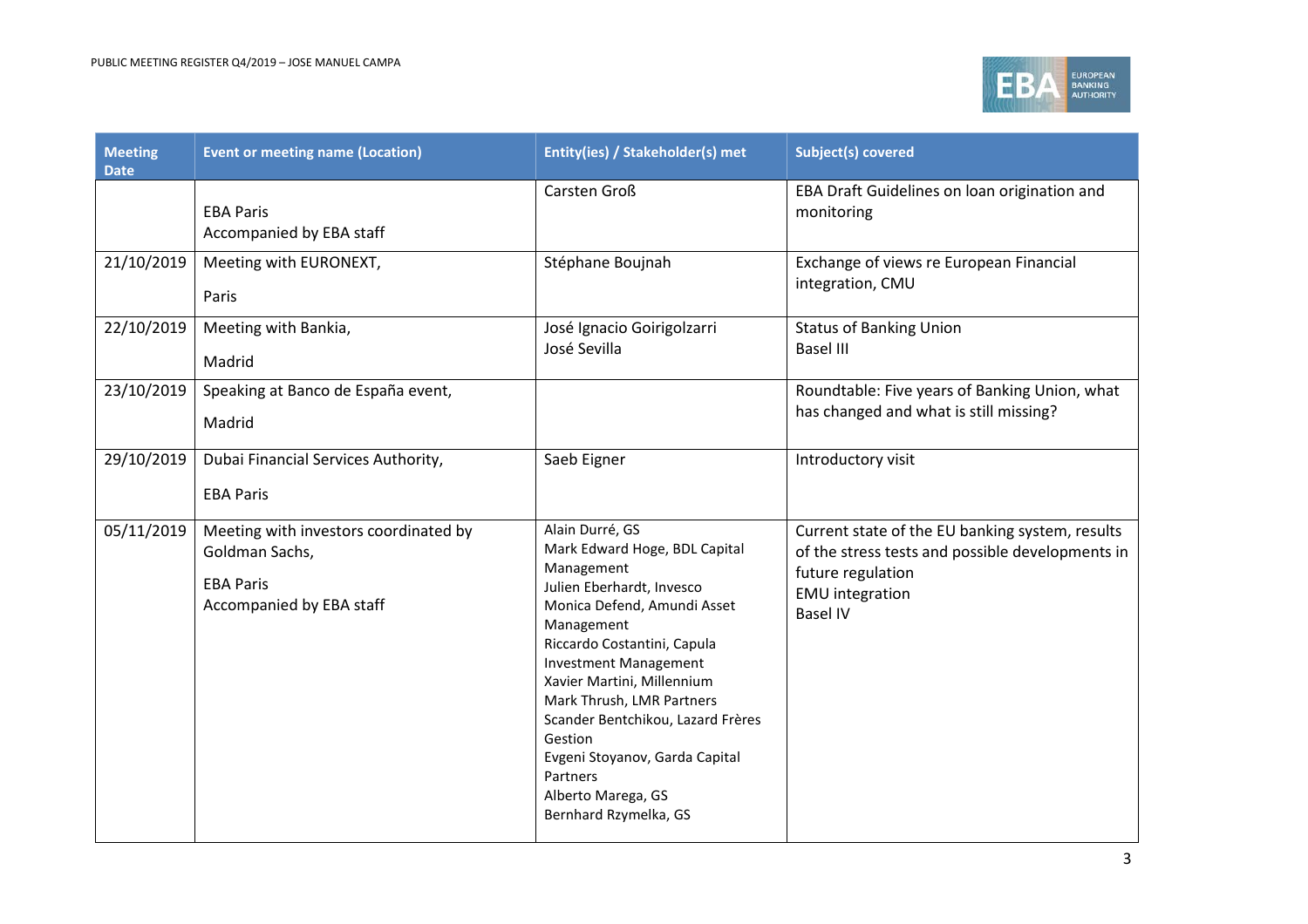

| <b>Meeting</b><br><b>Date</b> | <b>Event or meeting name (Location)</b> | Entity(ies) / Stakeholder(s) met   | <b>Subject(s) covered</b>                                                                   |
|-------------------------------|-----------------------------------------|------------------------------------|---------------------------------------------------------------------------------------------|
| 06/11/2019                    | Speaking at the ECB Forum,              |                                    | Panel: Rules and regulation - what does the                                                 |
|                               | Frankfurt                               |                                    | future hold?<br>Presentation: Update on banking regulation                                  |
| 07/11/2019                    | Speaking at Cumberland Lodge Financial  |                                    | Keynote: Challenges to financial regulation in                                              |
| 08/11/2019                    | Services Summit,                        |                                    | the context of innovation and new participants                                              |
|                               |                                         |                                    | in the banking industry                                                                     |
|                               | UK                                      |                                    | Panel: What does the UK-EU financial services                                               |
|                               |                                         |                                    | relationship look like post Brexit?                                                         |
| 11/11/2019                    | Speaking at 20th HANDELSBLATT Annual    |                                    | Keynote: EBA: current developments and a first                                              |
|                               | Conference,                             |                                    | outlook stress testing 2020                                                                 |
|                               | Frankfurt                               |                                    | and Q&A                                                                                     |
|                               |                                         |                                    |                                                                                             |
| 12/11/2019                    | Speaking at DG FISMA Conference:        |                                    | Keynote: EU implementation of Basel III                                                     |
|                               | IMPLEMENTING BASEL III: CHALLENGES AND  |                                    |                                                                                             |
|                               | IMPACT,                                 |                                    |                                                                                             |
|                               | <b>Brussels</b>                         |                                    |                                                                                             |
| 13/11/2019                    | Meeting with IIF ISDA GFMA,             | IIF: Richard Gray, Robert Priester | IIF-ISDA-GFMA Cumulative Capital Impact Study                                               |
|                               |                                         | ISDA: Mark Gheerbrant, Sandrine    | of the Basel III reform package                                                             |
|                               | <b>EBA Paris</b>                        | Lapinsonniere                      |                                                                                             |
|                               | Accompanied by EBA staff                | <b>GFMA: Jouni Aaltonen</b>        |                                                                                             |
| 15/11/2019                    | Meeting with the Association of German  | Dirk Jaeger                        | European finalisation of Basel III                                                          |
|                               | Banks,                                  |                                    | EBA strategy on sustainable finance, including the                                          |
|                               |                                         |                                    | Regulatory reporting                                                                        |
|                               | <b>EBA Paris</b>                        |                                    | Proposals for reducing the reporting                                                        |
|                               | Accompanied by EBA staff                |                                    | Requirements/proportionality                                                                |
|                               |                                         |                                    | Future treatment of software (CRR2)<br>Rules based versus principles based guidelines using |
|                               |                                         |                                    | the example of the guideline on loan origination                                            |
|                               |                                         |                                    |                                                                                             |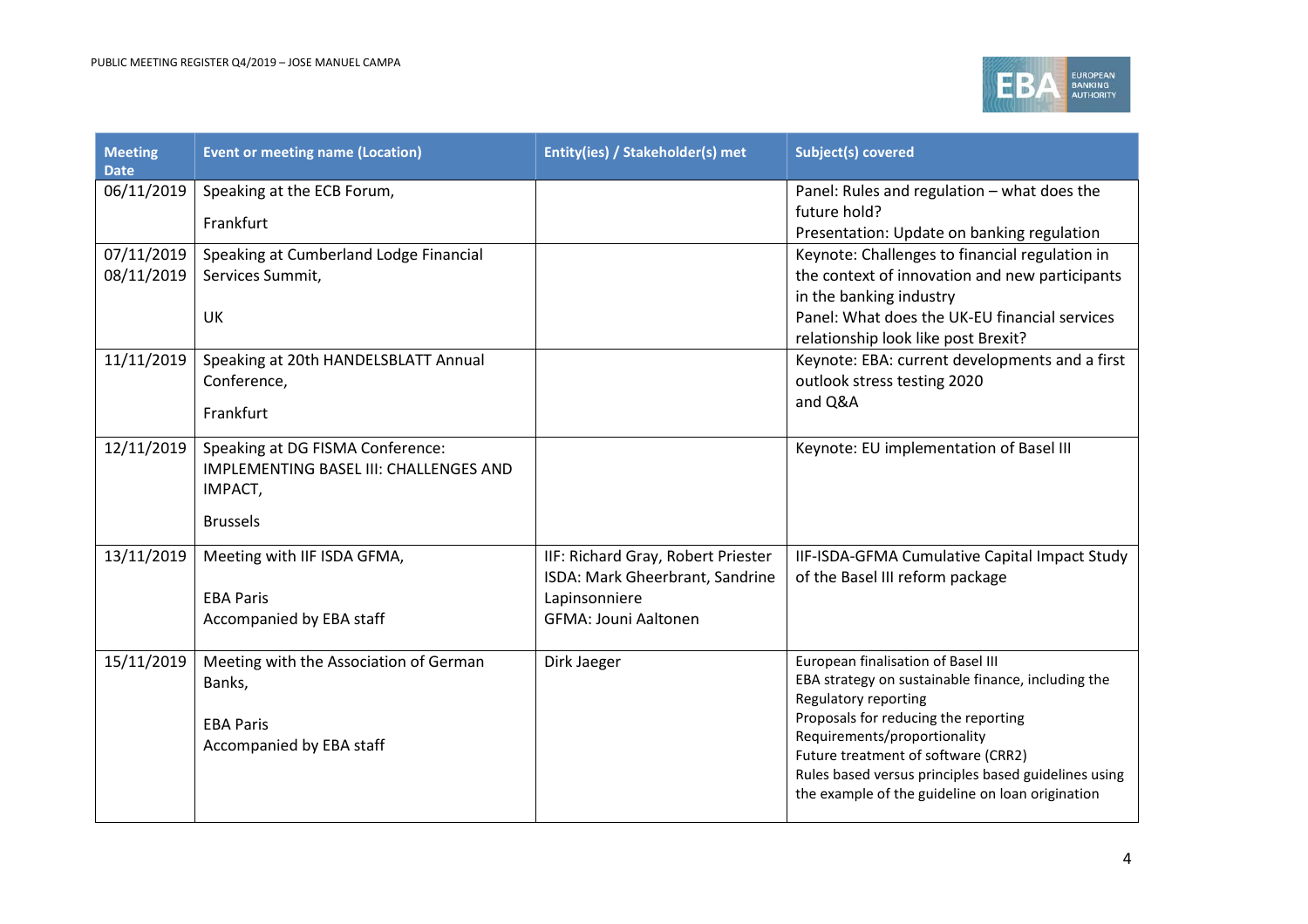

| <b>Meeting</b><br><b>Date</b> | <b>Event or meeting name (Location)</b>                                                                            | Entity(ies) / Stakeholder(s) met                                                                                                                                  | <b>Subject(s) covered</b>                                                                                                                                                                 |
|-------------------------------|--------------------------------------------------------------------------------------------------------------------|-------------------------------------------------------------------------------------------------------------------------------------------------------------------|-------------------------------------------------------------------------------------------------------------------------------------------------------------------------------------------|
| 22/11/2019                    | Meeting with Mediobanca,<br><b>EBA Paris</b><br>Accompanied by EBA staff                                           | Pierpaolo Montana<br>Andrea Filtri                                                                                                                                | EBA Guidelines on Loan Origination and<br>Monitoring<br>Application of Art.500 of CRR directive<br><b>Basel IV adoption and Operational Risks</b><br>Next steps towards the Banking Union |
| 25/11/2019                    | 2019 IMF Euro Area Staff Visit mission,<br><b>EBA Paris</b><br>Accompanied by EBA staff                            | Mahmood Pradhan<br>Philip Gerson<br>Ravi Balakrishnan<br><b>Ashok Bhatia</b><br>Srobona Mitra<br><b>Christian Ebeke</b><br>Hervé de Villeroche<br>Balazs Parkanyi | Bank profitability, Basel III, the Banking Union,<br>Benchmarking, Stress Tests, AML/CFT                                                                                                  |
| 26/11/2019                    | Speaking at the Oliver Wyman-CIGI<br>Conference,<br>Rome                                                           |                                                                                                                                                                   | Keynote: Technological neutrality:<br>An essential aspect of risk-based regulation and<br>supervision in the digital age                                                                  |
| 27/11/2019                    | Meeting with MasterCard Europe<br><b>EBA Paris</b><br>Accompanied by EBA staff                                     | Javier Perez<br>Mikael Svensson                                                                                                                                   | The future of payments, PSD2<br><b>Big Tech and FinTech</b><br>AML                                                                                                                        |
| 27/11/2019                    | Meeting with Global Legal Entity Identifier<br>Foundation (GLEIF),<br><b>EBA Paris</b><br>Accompanied by EBA staff | Stephan Wolf<br><b>Burcu Mentesoglu</b>                                                                                                                           | <b>ETSI</b><br>eIDAS framework<br>PSD <sub>2</sub>                                                                                                                                        |
| 27/11/2019                    | Meeting with Swiss Financial Market<br>Supervisory Authority FINMA,<br><b>EBA Paris</b>                            | Mark Branson<br>Franziska Löw                                                                                                                                     | Market Developments and Current Risks and<br>Vulnerabilities                                                                                                                              |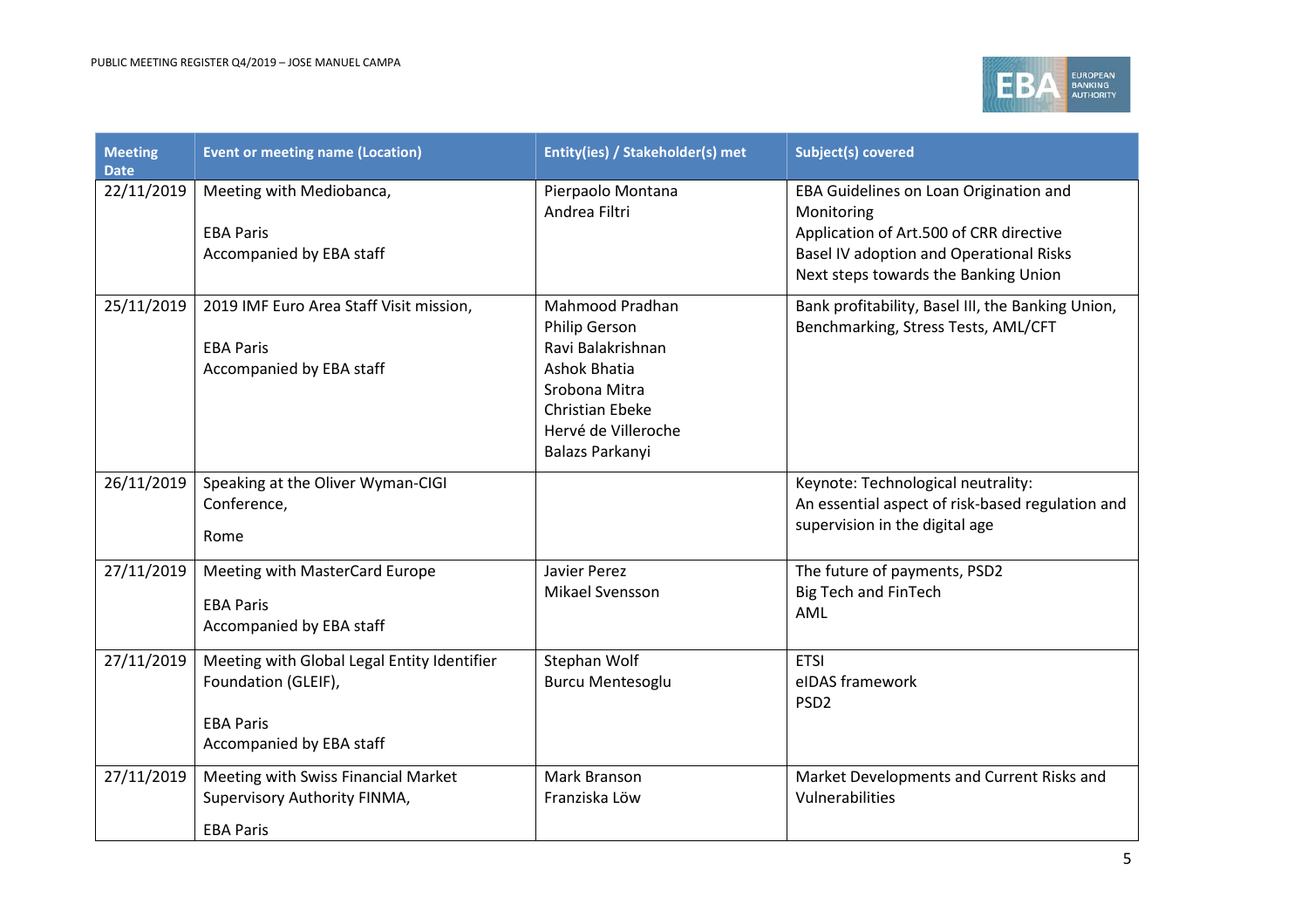

| <b>Meeting</b><br><b>Date</b> | <b>Event or meeting name (Location)</b>                                                             | Entity(ies) / Stakeholder(s) met                                                                                                                                                                                                                                                                                                                                                                                                  | <b>Subject(s) covered</b>                                                                                                                                                             |
|-------------------------------|-----------------------------------------------------------------------------------------------------|-----------------------------------------------------------------------------------------------------------------------------------------------------------------------------------------------------------------------------------------------------------------------------------------------------------------------------------------------------------------------------------------------------------------------------------|---------------------------------------------------------------------------------------------------------------------------------------------------------------------------------------|
|                               | Accompanied by EBA staff                                                                            |                                                                                                                                                                                                                                                                                                                                                                                                                                   | Policy and Regulatory Developments (in<br>particular Basel III Implementation)<br>AML, LIBRA, Equivalence                                                                             |
| 28/11/2019                    | Meeting with Austrian Savings Banks<br>Association,<br><b>EBA Paris</b><br>Accompanied by EBA staff | <b>Franz Portisch</b><br>Amrit Constanze Rescheneder                                                                                                                                                                                                                                                                                                                                                                              | Implementation of Basel III / CRR Review<br>Loan origination and monitoring<br>Own funds / Eligible liabilities instruments<br>CRR2 and Backstop Regulation / Pillar 3<br>disclosures |
| 28/11/2019                    | Meeting with BNP Paribas,<br><b>EBA Paris</b><br>Accompanied by EBA staff                           | Véronique Ormezzano<br>Philippe Bordenave                                                                                                                                                                                                                                                                                                                                                                                         | Prudential treatment of Software<br>G-SIB cross-jurisdictional scores<br>Pillar 2 recalibration<br>Stress-tests                                                                       |
| 12/12/2019                    | Meeting with Pervenche Berès,<br><b>EBA Paris</b><br>Accompanied by EBA staff                       |                                                                                                                                                                                                                                                                                                                                                                                                                                   | ESAs review, AMF, climate/sustainable finance                                                                                                                                         |
| 13/12/2019                    | Meeting with investors coordinated by Bank<br>of America ML,<br>London                              | Chintan Joshi, Abaco Asset<br>Management<br>Alexei Lougovtsov, BAML<br>Filippo, Mainella, BAML<br>Alastair Ryan, BAML<br>Marta Sanchez Romero, BAML<br>Ruben Segura-Cayuela, , BAML<br>Andy Stimpson, , BAML<br>David Taranto, BAML<br>Vinay Vishwanath, BAML<br>James Chappell, Blackrock<br>Matteo Merlo, Capital Research And<br>Management Company<br>Gert Van Rooyen, Carlson Capital,<br>Iacopo Dalu, Janus Henderson Group | Basel rules, stress testing, Banking Union and a<br>number of topics specific to the investors                                                                                        |